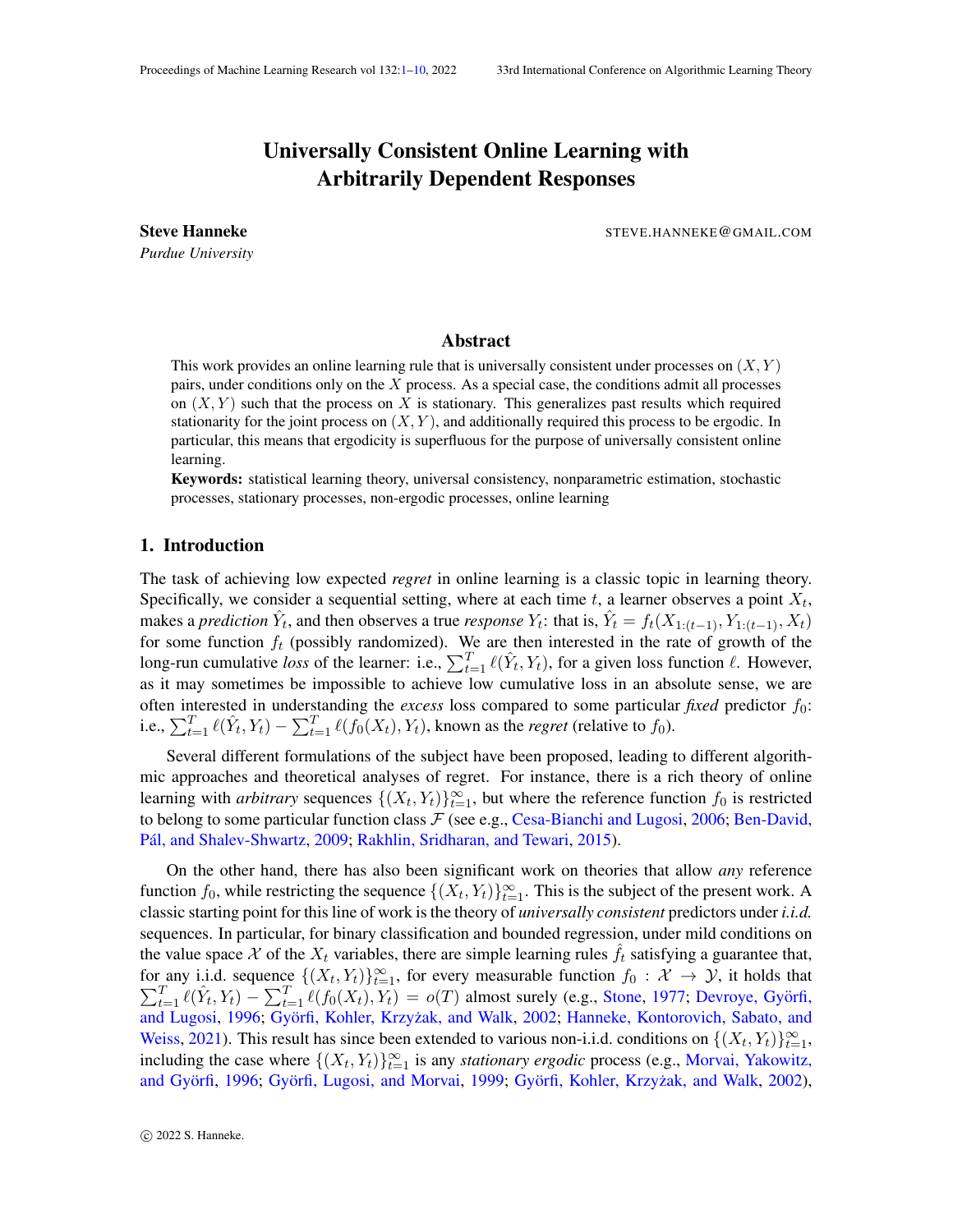or generally satisfies a *law of large numbers* [\(Morvai, Kulkarni, and Nobel,](#page-9-5) [1999;](#page-9-5) [Steinwart, Hush,](#page-9-6) [and Scovel,](#page-9-6) [2009\)](#page-9-6).

In the present work, we are interested in exploring *weakened* assumptions on  $\{(X_t, Y_t)\}_{t=1}^{\infty}$ such that there still exist learners that are consistent for all  $\{(X_t, Y_t)\}_{t=1}^{\infty}$  satisfying the assumption.

The recent work of [\(Hanneke,](#page-8-5) [2021a\)](#page-8-5) focuses on the input sequence  $\{X_t\}_{t=1}^{\infty}$ , investigating the *minimal* assumption for this sequence to admit consistent learners under the restriction that  $Y_t =$  $f^*(X_t)$  for an arbitrary fixed function  $f^*$  (or in some cases, more generally with random variables  $Y_t$ , where  $\mathbb{E}[\ell(f^*(X_t), Y_t) | X_t]$  is minimal, and the  $Y_t$  sequence is conditionally independent given the respective  $X_t$  variables). While that work identifies such provably-minimal assumptions for related settings (namely, inductive and self-adaptive learning), for the setting of online learning it only establishes a necessary condition and a sufficient condition which are provably distinct, leaving open the problem of exactly identifying the precise minimal condition admitting consistent learners [\(Hanneke,](#page-8-6) [2021b\)](#page-8-6).

Nevertheless, the sufficient condition (Condition [1](#page-2-0) below) established by [\(Hanneke,](#page-8-5) [2021a\)](#page-8-5) is quite general, encompassing all previously-studied conditions on  $\{X_t\}_{t=1}^{\infty}$  admitting universal consistency. It is therefore interesting to investigate whether this condition remains sufficient for universal consistency *without* restricting to deterministic responses  $Y_t = f^*(X_t)$  (or conditional independence of  $Y_t$  values). In particular, it is most interesting to understand whether there is a family of processes  $\{(X_t, Y_t)\}_{t=1}^{\infty}$  admitting universally consistent learners, and encompassing *all* previously-studied families admitting such consistent learners.

In this work, we propose such a family. Specifically, the family consists of all  $\{(X_t, Y_t)\}_{t=1}^{\infty}$ where  $\{X_t\}_{t=1}^{\infty}$  $\{X_t\}_{t=1}^{\infty}$  $\{X_t\}_{t=1}^{\infty}$  satisfies the condition suggested by [\(Hanneke,](#page-8-5) [2021a\)](#page-8-5) (Condition 1 below). In particular, within this family, the sequence  ${Y_t}_{t=1}^{\infty}$  is *completely unrestricted*. We establish this result for all bounded separable metric losses  $\ell$ .

As an interesting implication, while past works established that there are universally consistent learners for the family of all stationary ergodic processes (Morvai, Yakowitz, and Györfi, [1996;](#page-9-4) Györfi, Lugosi, and Morvai, [1999;](#page-8-4) Györfi, Kohler, Krzyżak, and Walk, [2002\)](#page-8-3), here we find that the requirement of ergodicity is completely *superfluous*: that is, *stationarity alone* is already sufficient for universally consistent online learning. Indeed, it even suffices if only the *input* sequence  $\{X_t\}_{t=1}^{\infty}$ is stationary, while the response sequence  ${Y_t}_{t=1}^{\infty}$  can be essentially *arbitrary*. As discussed below, the proposed family of processes also encompasses interesting families of *non-stationary* processes previously studied in the literature (e.g., [Ryabko,](#page-9-7) [2006\)](#page-9-7).

The algorithm achieving this result essentially uses an infinite variant of the Hedge algorithm for learning with expert advice, applied to a countable set of functions, which were shown by [\(Hanneke,](#page-8-5) [2021a\)](#page-8-5) to be *dense*, in an appropriate sense defined relative to long-run averages observed in any process X satisfying a key condition (Condition [1](#page-2-0) below). A related approach has previously been shown to be consistent under stationary ergodic processes (Györfi, Lugosi, and Morvai, [1999\)](#page-8-4).

#### 2. Formal Setup and Main Result

Following the setup from [\(Hanneke,](#page-8-5) [2021a\)](#page-8-5), we suppose  $\mathcal X$  is a non-empty set, equipped with a separable metrizable topology T, and B denotes the Borel  $\sigma$ -algebra generated by T, defining the measurable subsets of X. We allow  $(y, \ell)$  to be any non-empty bounded separable metric space,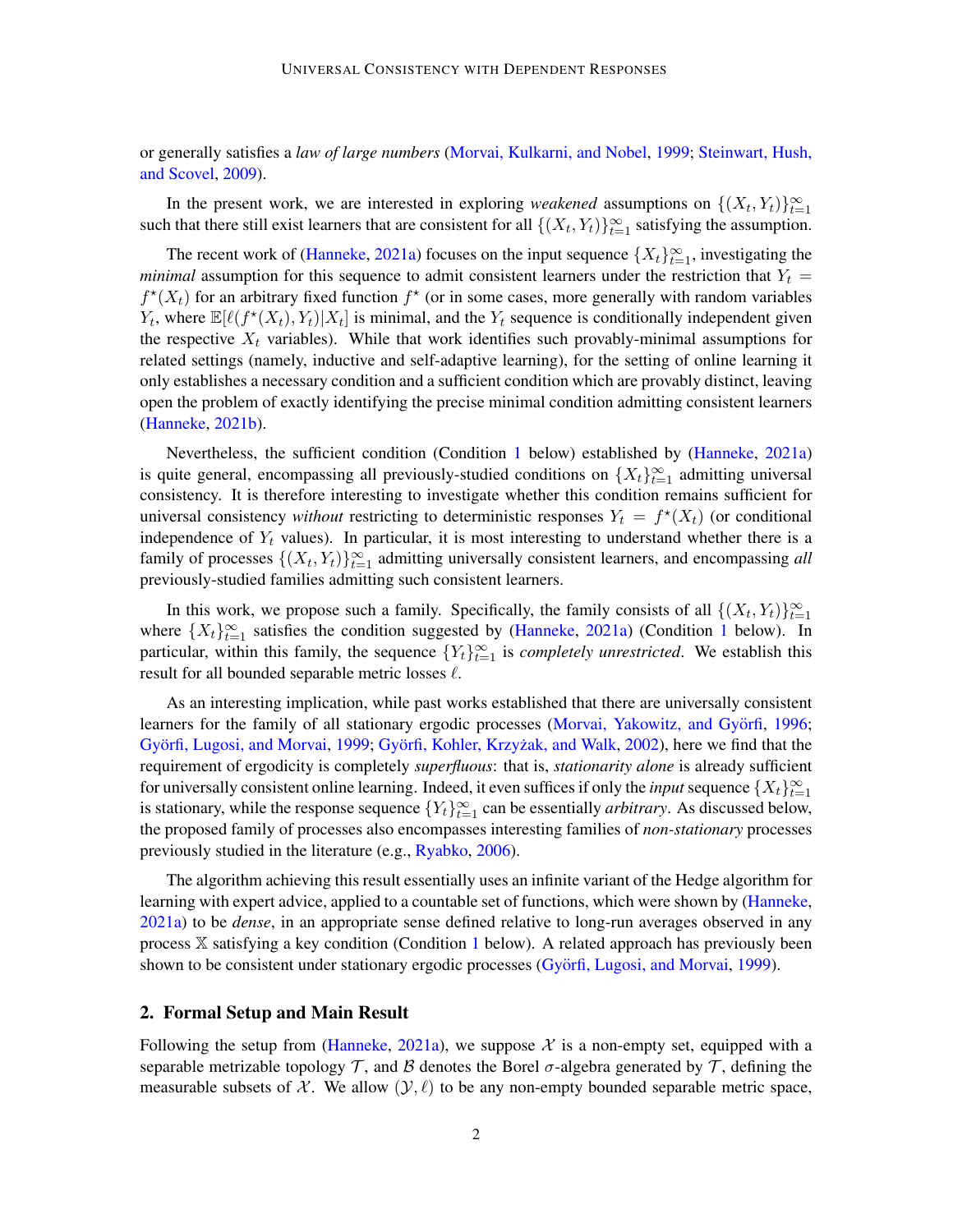where for simplicity we suppose  $\sup_{y,y'\in\mathcal{Y}} \ell(y,y') \leq 1$ . For instance, this covers the classification setting, where  $Y$  is any non-empty set and  $\ell(y, y') = \mathbb{1}[y \neq y']$ , as well as regression on  $\mathcal{Y} = [0, 1]$ with the absolute loss  $\ell(y, y') = |y - y'|$ .

We will be interested in stochastic processes  $(\mathbb{X}, \mathbb{Y}) := \{(X_t, Y_t)\}_{t=1}^{\infty}$  where each  $(X_t, Y_t)$ takes values in  $\mathcal{X} \times \mathcal{Y}$ . Following [\(Hanneke,](#page-8-5) [2021a\)](#page-8-5), for any measurable  $A \subseteq \mathcal{X}$ , define  $\hat{\mu}_X(A)$  = limsup n→∞ 1  $\frac{1}{n} \sum_{t=1}^{n} \mathbb{1}_A(X_t)$ . Then we consider the following condition from [\(Hanneke,](#page-8-5) [2021a\)](#page-8-5).

<span id="page-2-0"></span>**Condition 1 [\(Hanneke,](#page-8-5) [2021a\)](#page-8-5)** For every monotone sequence  $\{A_k\}_{k=1}^{\infty}$  of measurable subsets of  $\mathcal X$  *with*  $A_k \downarrow \emptyset$ *,* 

$$
\lim_{k \to \infty} \mathbb{E}[\hat{\mu}_{\mathbb{X}}(A_k)] = 0.
$$

As discussed by [\(Hanneke,](#page-8-5) [2021a\)](#page-8-5), this condition stipulates that  $\mathbb{E}[\hat{\mu}_X(\cdot)]$  should behave as a *continuous submeasure*. For instance, [\(Hanneke,](#page-8-5) [2021a\)](#page-8-5) shows that every process X with convergent relative frequencies satisfies Condition [1,](#page-2-0) which includes all *stationary* processes, or even asymptotically mean stationary processes; indeed, in these cases, Birkhoff's ergodic theorem implies that  $\mathbb{E}[\hat{\mu}_{\mathbb{X}}(\cdot)]$  behaves as a *probability measure*, and hence is always continuous in the above sense. [\(Hanneke,](#page-8-5) [2021a\)](#page-8-5) also argues that many interesting completely non-stationary processes sat-sify the condition as well. Moreover, note that ergodicity is not needed for this to hold. Condition [1](#page-2-0) will arise in our analysis as supplying the existence of a countable set  $\mathcal F$  of functions which are *dense* in an appropriate sense.

We consider *online learning rules*: that is, sequences of measurable functions  $f_t$  :  $\mathcal{X}^{t-1}$  ×  $\mathcal{Y}^{t-1} \times \mathcal{X} \to \mathcal{Y}$ , which in general may be *randomized* (where the internal randomness should be independent from the data sequence). In this general setting, for any measurable  $f_0 : \mathcal{X} \to \mathcal{Y}$ , for any process  $(\mathbb{X}, \mathbb{Y}) = \{(X_t, Y_t)\}_{t=1}^{\infty}$  on  $\mathcal{X} \times \mathcal{Y}$ , for any online learning rule  $f_t$ , we define the long-run average excess loss

$$
\hat{\mathcal{L}}_{(\mathbb{X},\mathbb{Y})}(f; f_0) = \limsup_{T \to \infty} \frac{1}{T} \sum_{t=1}^n (\ell(f_t(X_{1:(t-1)}, Y_{1:(t-1)}, X_t), Y_t) - \ell(f_0(X_t), Y_t)).
$$

We are then interested in online learning rules  $f_t$  satisfying the guarantee that, for all measurable functions  $f_0: \mathcal{X} \to \mathcal{Y}$ , it holds that  $\mathcal{\hat{L}}_{(\mathbb{X}, \mathbb{Y})}(f, f_0) \leq 0$  almost surely, for every  $(\mathbb{X}, \mathbb{Y})$  in some specific family of processes  $C$ . Such an online learning rule  $f_t$  is said to be *strongly universally consistent* for C. The main result is the following.

<span id="page-2-1"></span>Theorem 1 *There is an online learning rule that is strongly universally consistent for the set of all processes* (X, Y) *such that* X *satisfies Condition [1.](#page-2-0)*

In particular, this has the following immediate corollary.

Corollary 2 *There is an online learning rule that is strongly universally consistent for the set of all processes* (X, Y) *such that* X *is stationary.*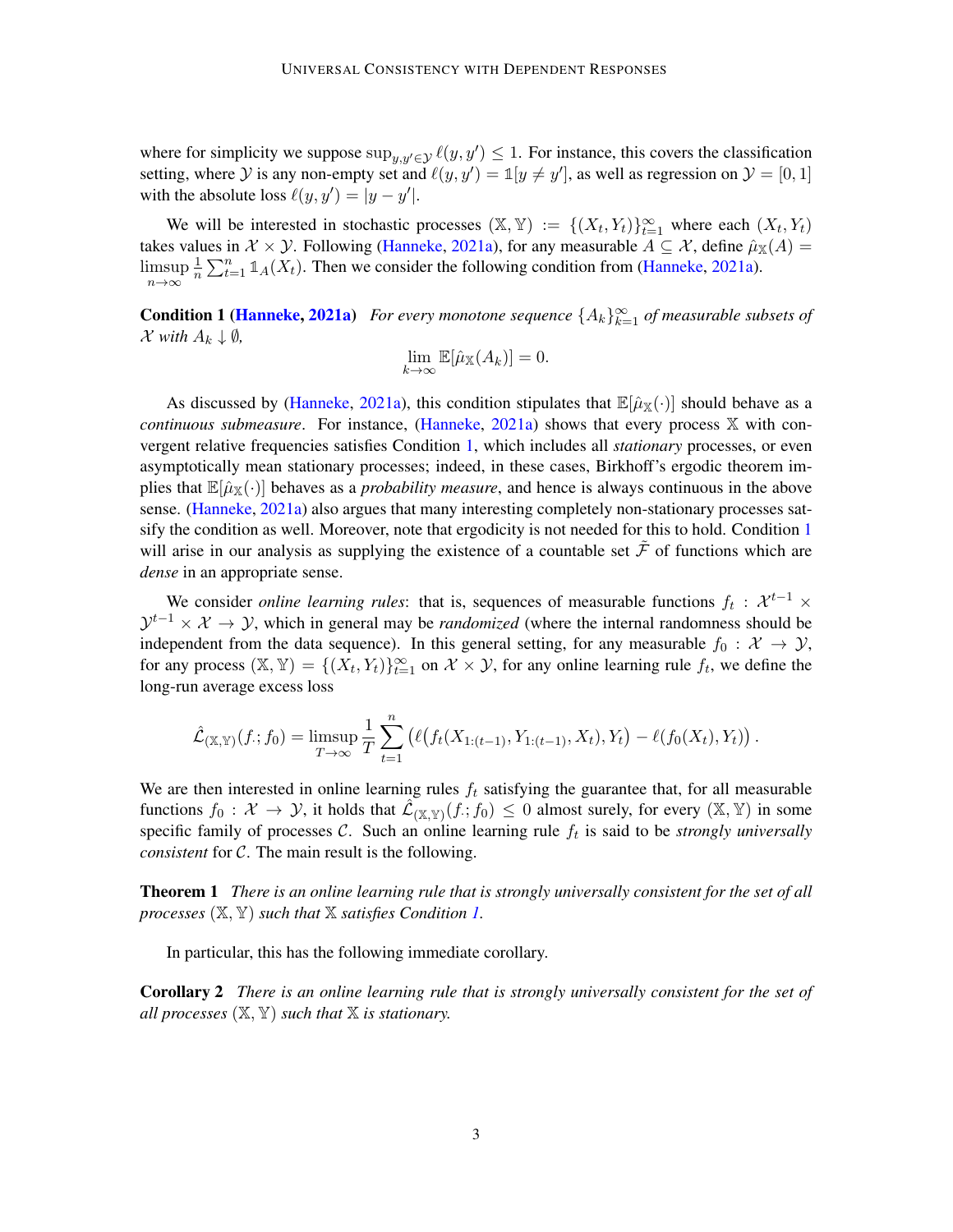Relation to prior results As discussed above, past works have established universal consistency for the set of all processes (X, Y) that are stationary *and ergodic* (e.g., [Morvai, Kulkarni, and Nobel,](#page-9-5) [1999;](#page-8-4) Györfi, Lugosi, and Morvai, 1999; Györfi, Kohler, Krzyżak, and Walk, [2002\)](#page-8-3), or otherwise satisfy a law of large numbers [\(Morvai, Kulkarni, and Nobel,](#page-9-5) [1999;](#page-9-5) [Steinwart, Hush, and Scovel,](#page-9-6) [2009\)](#page-9-6). The work of [Ryabko](#page-9-7) [\(2006\)](#page-9-7) established universal consistency of certain learning rules for classification, under a family of processes that allow the  $Y_t$  sequence to be *arbitrary*, but restrict the  $X_t$  sequence to be conditionally i.i.d. given a  $Y_t$  value, and respecting that  $Y_t$  is determined by  $X_t$ . [\(Hanneke,](#page-8-5) [2021a\)](#page-8-5) has shown that any process  $X = \{X_t\}_{t=1}^{\infty}$  satisfying the condition from [Ryabko](#page-9-7) [\(2006\)](#page-9-7) also satisfies Condition [1.](#page-2-0) [\(Hanneke,](#page-8-5) [2021a\)](#page-8-5) established universal consistency for  $\mathbb X$  satisfying Condition [1,](#page-2-0) when  $Y_t = f^*(X_t)$  for a fixed (arbitrary, unknown) measurable function  $f^* : \mathcal{X} \to \mathcal{Y}$  (or more-generally, when  $\mathbb{E}[\ell(f^*(X_t), Y_t)|X_t]$  is minimal, and the  $Y_t$  variables are conditionally independent given their respective  $X_t$  variables). We note that Theorem [1](#page-2-1) unifies and generalizes all of these prior results on families of processes admitting universally consistent learners. Another interesting work is that of [Kulkarni, Posner, and Sandilya](#page-9-8) [\(2002\)](#page-9-8), which restricts the  $Y_t$  sequence to be conditionally independent with *continuous* conditional mean  $f^*(X_t)$ , but allows the  $X_t$  sequence to be *arbitrary*. They establish consistency of certain learning rules under these conditions. That work is, in a certain sense, *dual* to the present work, as we seek restrictions on the  $X_t$  sequence while allowing the  $Y_t$  sequence to be arbitrary. As such, the results cannot be directly compared. See [\(Hanneke,](#page-8-5) [2021a\)](#page-8-5) for a thorough summary of past work on universal consistency for general families of stochastic processes.

### 3. Proof of the Theorem

The essential approach is to apply an infinite variant of the Hedge algorithm for learning with expert advice, where the experts are given by a well-chosen countable set of measurable functions which are "dense" in an appropriate sense. This is similar in spirit to certain existing strategies known to be consistent under stationary ergodic processes (Györfi, Lugosi, and Morvai, [1999\)](#page-8-4).

Before proving Theorem [1,](#page-2-1) we introduce some useful results from the literature. We first state a well-known result from the literature on prediction with expert advice [\(Cesa-Bianchi and Lugosi,](#page-8-0) [2006;](#page-8-0) [Hannan,](#page-8-7) [1957;](#page-8-7) [Vovk,](#page-9-9) [1990,](#page-9-9) [1992;](#page-9-10) [Littlestone and Warmuth,](#page-9-11) [1994;](#page-9-11) [Freund and Schapire,](#page-8-8) [1997;](#page-8-8) [Cesa-Bianchi, Freund, Haussler, Helmbold, Schapire, and Warmuth,](#page-8-9) [1997;](#page-8-9) [Kivinen and Warmuth,](#page-9-12) [1999;](#page-9-13) [Singer and Feder,](#page-9-13) 1999; Györfi and Lugosi, [2002\)](#page-8-10). See Corollary 4.2 of [\(Cesa-Bianchi and](#page-8-0) [Lugosi,](#page-8-0) [2006\)](#page-8-0) for this specific result.

<span id="page-3-0"></span>**Lemma 3** *Fix*  $N, n \in \mathbb{N}$ *. Let*  $y_1, y_2, \ldots$  *be a sequence in*  $\mathcal{Y}$ *. For each*  $t \in \{1, \ldots, n\}$ *, let*  $\{z_{t,i}\}_{i=1}^N$ *be a sequence of values in*  $\mathcal{Y}$ *. Let*  $\eta = \sqrt{(8/n) \ln(N)}$ *. For each*  $t \in \mathbb{N}$  and  $i \in \{1, \ldots, N\}$ *, define*  $L_{t,i} = \frac{1}{t}$  $\frac{1}{t}$  $\sum$  $s=1$  $\ell(z_{s,i}, y_s)$ . Then for each  $i \in \{1, \ldots, N\}$ , define  $w_{1,i} = v_{1,i} = 1/N$ , and for each  $t \in \{2, \ldots, n\}$ , define  $w_{t,i} = (1/N)e^{-\eta(t-1)L_{(t-1),i}}$ , and  $v_{t,i} = w_{t,i}/\sum_{i=1}^{N}$  $j=1$  $w_{t,j}$ *. Finally, let*  $\{\hat{z}_t\}_{t\in\mathbb{N}}$ *be independent Y*-valued random variables, with  $\mathbb{P}(\hat{z}_t = z_{t,i}) = v_{t,i}$  *for each*  $i \in \{1, ..., N\}$  *and*  $t \in \mathbb{N}$ : that is,  $\hat{z}_t$  is a random sample from the  $v_{t,i}$ -weighted distribution on  $z_{t,i}$  values. Then, for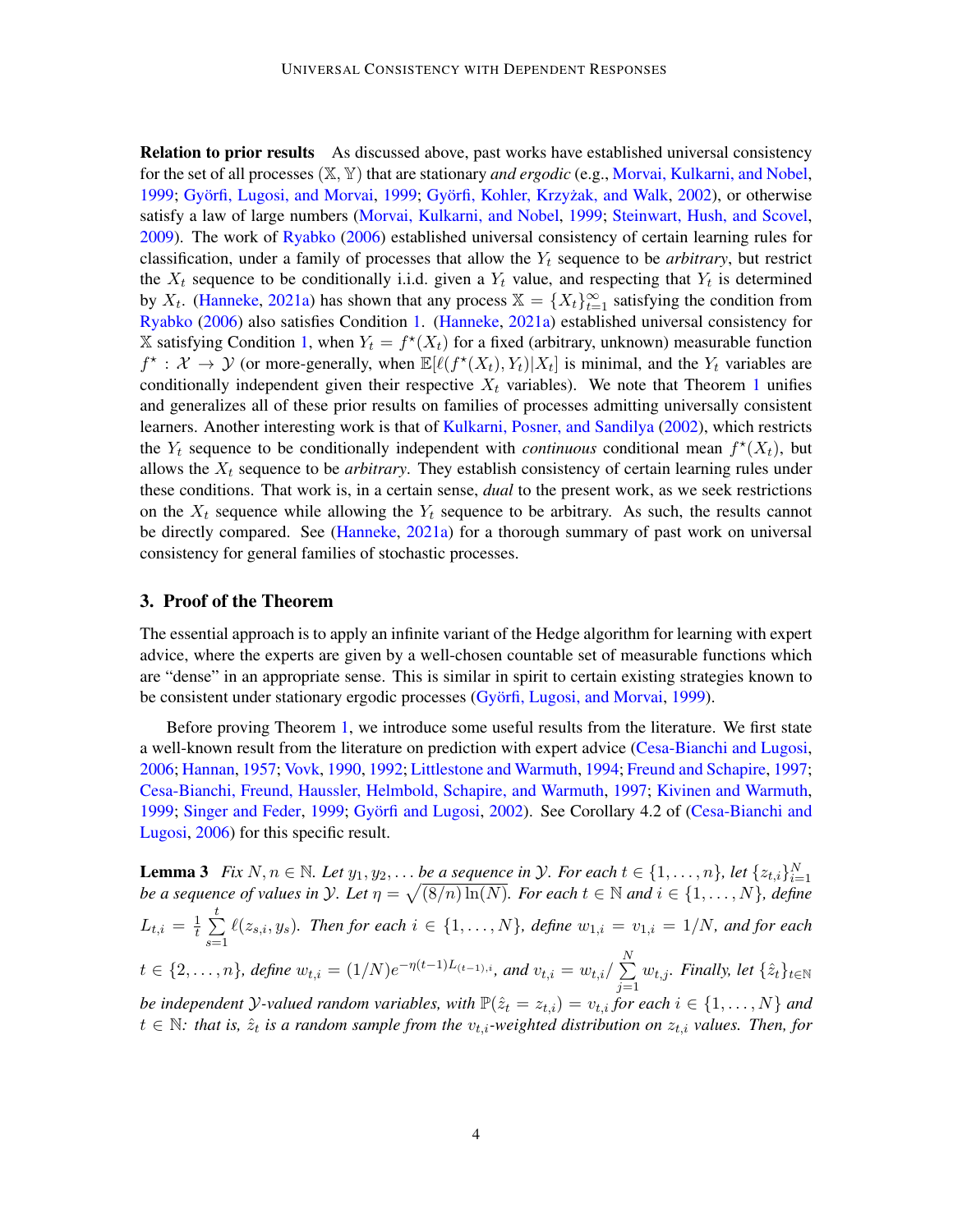*any fixed*  $\delta \in (0, 1)$ *, with probability at least*  $1 - \delta$ *, it holds that* 

$$
\sum_{t=1}^{n} \ell(\hat{z}_t, y_t) \le \min_{i \in \{1, ..., N\}} n L_{n,i} + \sqrt{(1/2)n \ln(N)} + \sqrt{(1/2)n \ln\left(\frac{1}{\delta}\right)}.
$$

<span id="page-4-0"></span>In particular, this has the following implication for learning with an infinite number of experts.

**Corollary 4** *Let*  $y_1, y_2, ...$  *be a sequence in*  $\mathcal Y$  *(possibly stochastic). For each*  $t \in \mathbb N$ *, let*  $\{z_{t,i}\}_{i=1}^\infty$ *be a sequence of values in*  $\cal Y$  *(possibly stochastic). Let*  $t_1 = 1$  *and*  $T_1 = \{1\}$ *, and inductively define*  $t_{j+1} = t_j + j$  and  $T_{j+1} = \{t_{j+1}, \ldots, t_{j+1} + j\}$  for each  $j \in \mathbb{N}$ . Also for each  $j \in \mathbb{N}$ , define  $\eta_j =$  $\sqrt{(8/j)\ln(j)}$ *. For each*  $j \in \mathbb{N}$  *and*  $t \in T_j$ *, for*  $i \in \{1, ..., j\}$  *define*  $L_{t,i} = \frac{1}{t-t_j+1} \sum_{j=1}^t$  $s = t_j$  $\ell(z_{s,i}, y_s)$ . *For each*  $i \in \{1, \ldots, j\}$ *, define*  $w_{t_j, i} = v_{t_j, i} = 1/j$ *, and for each*  $t \in T_j \setminus \{t_j\}$ *, define*  $w_{t,i} =$  $(1/j)e^{-\eta_j(t-t_j)L_{t-1,i}}$ , and  $v_{t,i} = w_{t,i}/\sum_{i}$ j  $i'=1$  $w_{t,i'}$ *. Finally, let*  $\{\hat{z}_t\}_{t \in \mathbb{N}}$  *be*  $\mathcal{Y}\text{-}valued$  random variables *such that*  $\hat{z}_t$  *is conditionally independent of*  $\{\hat{z}_{t'}\}_{t' \neq t}$  given  $\{y_{t'}\}_{t' < t}$  and  $\{z_{t',i}\}_{i \in \mathbb{N}, t' \leq t}$ , and for  $each \, j \in \mathbb{N}$  and  $t \in T_j$ ,  $\mathbb{P}(\hat{z}_t = z_{t,i} | \{y_{t'}\}_{t' < t}, \{z_{t',i}\}_{i \in \mathbb{N}, t' \le t}) = v_{t,i}$  for each  $i \in \{1, \ldots, j\}$ : that is,  $\hat{z}_t$  is a random sample from the  $v_{t,i}$ -weighted distribution on  $\{z_{t,1},\ldots,z_{t,j}\}$ . Then, with probability *one*,  $\exists \hat{n} \in \mathbb{N}$  *such that every*  $n \in \mathbb{N}$  *with*  $n > \hat{n}$  *satisfies* 

$$
\sum_{t=1}^{n} \ell(\hat{z}_t, y_t) \le \left( \min_{1 \le i \le n^{1/4}} \sum_{t=1}^{n} \ell(z_{t,i}, y_t) \right) + 19 n^{3/4} \sqrt{\ln(n)} + \hat{n}.
$$

**Proof** Applying Lemma [3](#page-3-0) under the conditional distribution given  $\{y_t\}_{t\in\mathbb{N}}$  and  $\{z_{t,i}\}_{t,i\in\mathbb{N}}$ , for every  $j \in \mathbb{N}$ , with conditional probability at least  $1 - \frac{1}{j^2}$  $\frac{1}{j^2}$ ,

$$
\sum_{t \in T_j} \ell(\hat{z}_t, y_t) \le \left( \min_{i \in \{1, \dots, j\}} \sum_{t \in T_j} \ell(z_{t,i}, y_t) \right) + \left( 1 + \frac{1}{\sqrt{2}} \right) \sqrt{j \ln(j)}.
$$

By the law of total probability, this holds with (unconditional) probability at least  $1 - \frac{1}{3^2}$  $\frac{1}{j^2}$  as well. Since  $\sum_{j \in \mathbb{N}} \frac{1}{j^2}$  $\frac{1}{j^2} < \infty$ , the Borel-Cantelli lemma implies that, with probability one,  $\exists \hat{j} \in \mathbb{N}$  such that the above inequality holds for every  $j \in \mathbb{N}$  with  $j > \hat{j}$ . For the remainder of the proof, we suppose this event occurs. Without loss of generality, we may suppose  $\hat{j} \geq 2$ . √

For any  $n \in \mathbb{N}$ , let  $j_n$  be the index such that  $n \in T_{j_n}$ : namely,  $j_n = \lceil \frac{1}{2} \rceil$  $\overline{2}$  $\sqrt{8n+1} - \frac{1}{2}$  $\text{cly}, j_n = \left[\frac{1}{2}\sqrt{8n+1} - \frac{1}{2}\right]$ . Define  $\hat{n} = \max T_{\hat{j}}$ . Then for any  $n \in \mathbb{N}$  with  $n > \hat{n}$ , letting  $m(n) = \lceil \sqrt{n} \rceil$ , we have

$$
\sum_{t=1}^{n} \ell(\hat{z}_t, y_t) \leq \sum_{j=1}^{j_n} \sum_{t \in T_j} \ell(\hat{z}_t, y_t)
$$
\n
$$
\leq \hat{n} + m(n) + j_{m(n)} + \sum_{j=j_{m(n)}+1}^{j_n} \left( \left( \min_{i \in \{1, \dots, j\}} \sum_{t \in T_j} \ell(z_{t,i}, y_t) \right) + \left( 1 + \frac{1}{\sqrt{2}} \right) \sqrt{j \ln(j)} \right)
$$
\n
$$
\leq \hat{n} + m(n) + j_{m(n)} + \min_{i \in \{1, \dots, j_{m(n)}+1\}} \sum_{j=j_{m(n)}+1}^{j_n} \left( \left( \sum_{t \in T_j} \ell(z_{t,i}, y_t) \right) + \left( 1 + \frac{1}{\sqrt{2}} \right) \sqrt{j \ln(j)} \right).
$$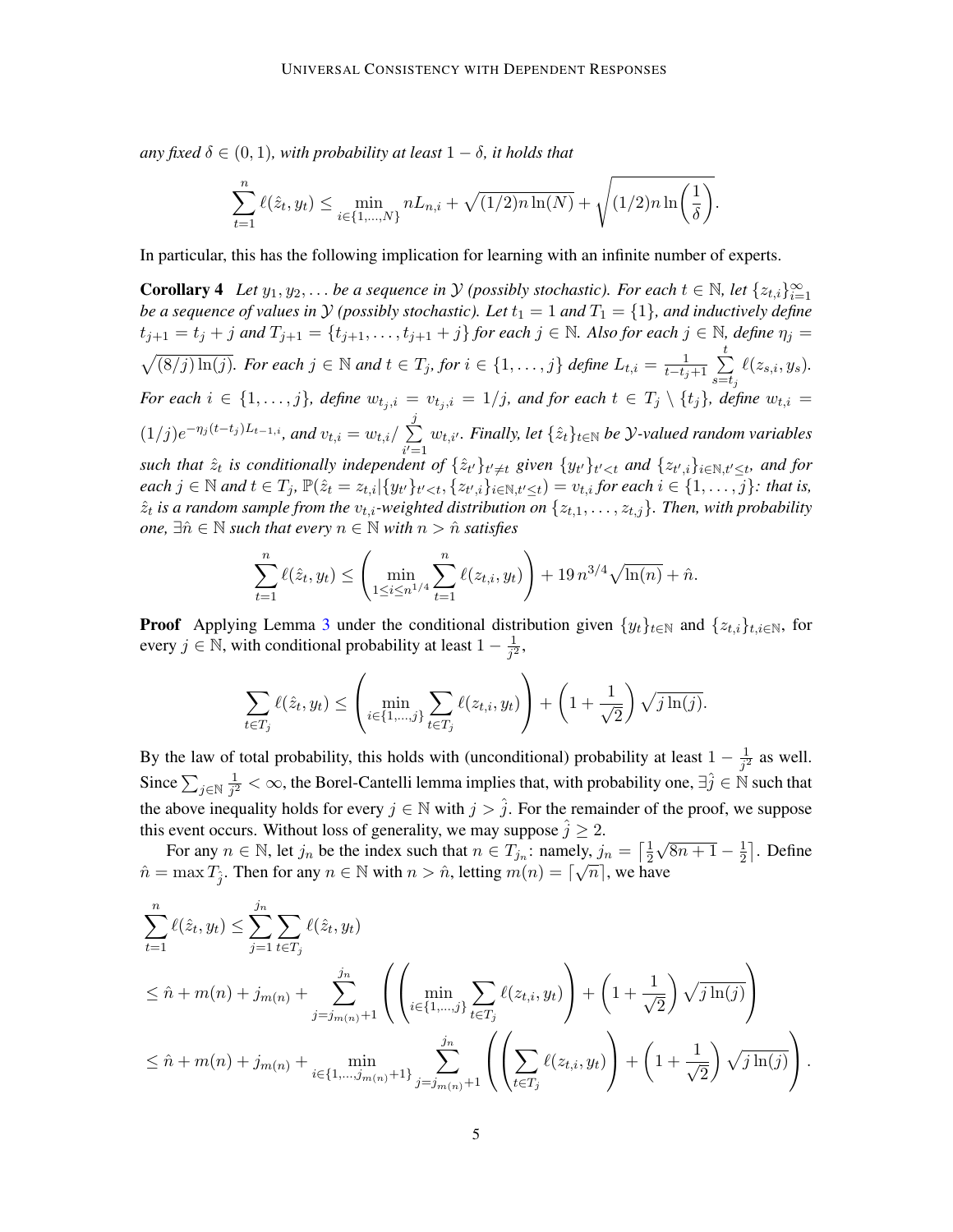We may then note that

$$
\sum_{j=j_{m(n)}+1}^{j_n} \sum_{t \in T_j} \ell(z_{t,i}, y_t) \le \sum_{t=1}^{t_{j_n+1}-1} \ell(z_{t,i}, y_t) \le j_n + \sum_{t=1}^n \ell(z_{t,i}, y_t)
$$

and

$$
\sum_{j=j_{m(n)}+1}^{j_n} \left(1+\frac{1}{\sqrt{2}}\right) \sqrt{j \ln(j)} \le \left(1+\frac{1}{\sqrt{2}}\right) \sqrt{\ln(j_n)} \sum_{j=1}^{j_n} \sqrt{j}
$$
  

$$
\le \left(1+\frac{1}{\sqrt{2}}\right) \sqrt{\ln(j_n)} \int_1^{j_n+1} \sqrt{x} dx \le \left(1+\frac{1}{\sqrt{2}}\right) \sqrt{\ln(j_n)} \frac{2}{3} (j_n+1)^{3/2}.
$$

Altogether we have that

$$
\sum_{t=1}^{n} \ell(\hat{z}_t, y_t) \le \hat{n} + m(n) + j_{m(n)} + \left( \min_{i \in \{1, \dots, j_{m(n)} + 1\}} \sum_{t=1}^{n} \ell(z_{t,i}, y_t) \right) + j_n + \left( 1 + \frac{1}{\sqrt{2}} \right) \sqrt{\ln(j_n)} \frac{2}{3} (j_n + 1)^{3/2}.
$$

Noting that  $j_n \leq$ √  $\overline{6n}$  and  $n^{1/4} - 1 \le j_{m(n)} \le 4n^{1/4}$ , we have

$$
\sum_{t=1}^{n} \ell(\hat{z}_t, y_t) \le \hat{n} + 1 + \sqrt{n} + 4n^{1/4} + \left(\min_{1 \le i \le n^{1/4}} \sum_{t=1}^{n} \ell(z_{t,i}, y_t)\right) + \sqrt{6n} + \left(1 + \frac{1}{\sqrt{2}}\right) \sqrt{(1/2)\ln(6n)} \frac{2}{3} (\sqrt{6n} + 1)^{3/2}
$$

$$
\le \left(\min_{1 \le i \le n^{1/4}} \sum_{t=1}^{n} \ell(z_{t,i}, y_t)\right) + 19 n^{3/4} \sqrt{\ln(n)} + \hat{n}.
$$

 $\blacksquare$ 

We will also use the following result, which is Lemma 35 from [\(Hanneke,](#page-8-5) [2021a\)](#page-8-5).

<span id="page-5-1"></span>**Lemma 5** *[\(Hanneke,](#page-8-5) [2021a,](#page-8-5) Lemma 35) Suppose*  $\{\beta_{k,n}\}_{k,n\in\mathbb{N}}$  *is an array of values in*  $[0,\infty)$  *such that*  $\lim_{k \to \infty} \limsup_{n \to \infty}$  $\limsup_{n\to\infty} \beta_{k,n} = 0$ , and that  $\{k_n\}_{n\in\mathbb{N}}$  *is a sequence in*  $\mathbb N$  *with*  $k_n \to \infty$ *. Then there exists a sequence*  ${j_n}_{n \in \mathbb{N}}$  *in*  $\mathbb N$  *such that*  $j_n \leq k_n$  *for every*  $n \in \mathbb{N}$ *, and*  $\lim_{n \to \infty} \beta_{j_n,n} = 0$ *.* 

Finally, we will make use of one additional result. Following [\(Hanneke,](#page-8-5) [2021a\)](#page-8-5), for a process  $\mathbb{X} = \{X_t\}_{t=1}^{\infty}$  and a measurable function  $g: \mathcal{X} \to \mathbb{R}$ , define

$$
\hat{\mu}_X(g) := \limsup_{m \to \infty} \frac{1}{m} \sum_{t=1}^m g(X_t).
$$

<span id="page-5-0"></span>[\(Hanneke,](#page-8-5) [2021a\)](#page-8-5) proves the following result.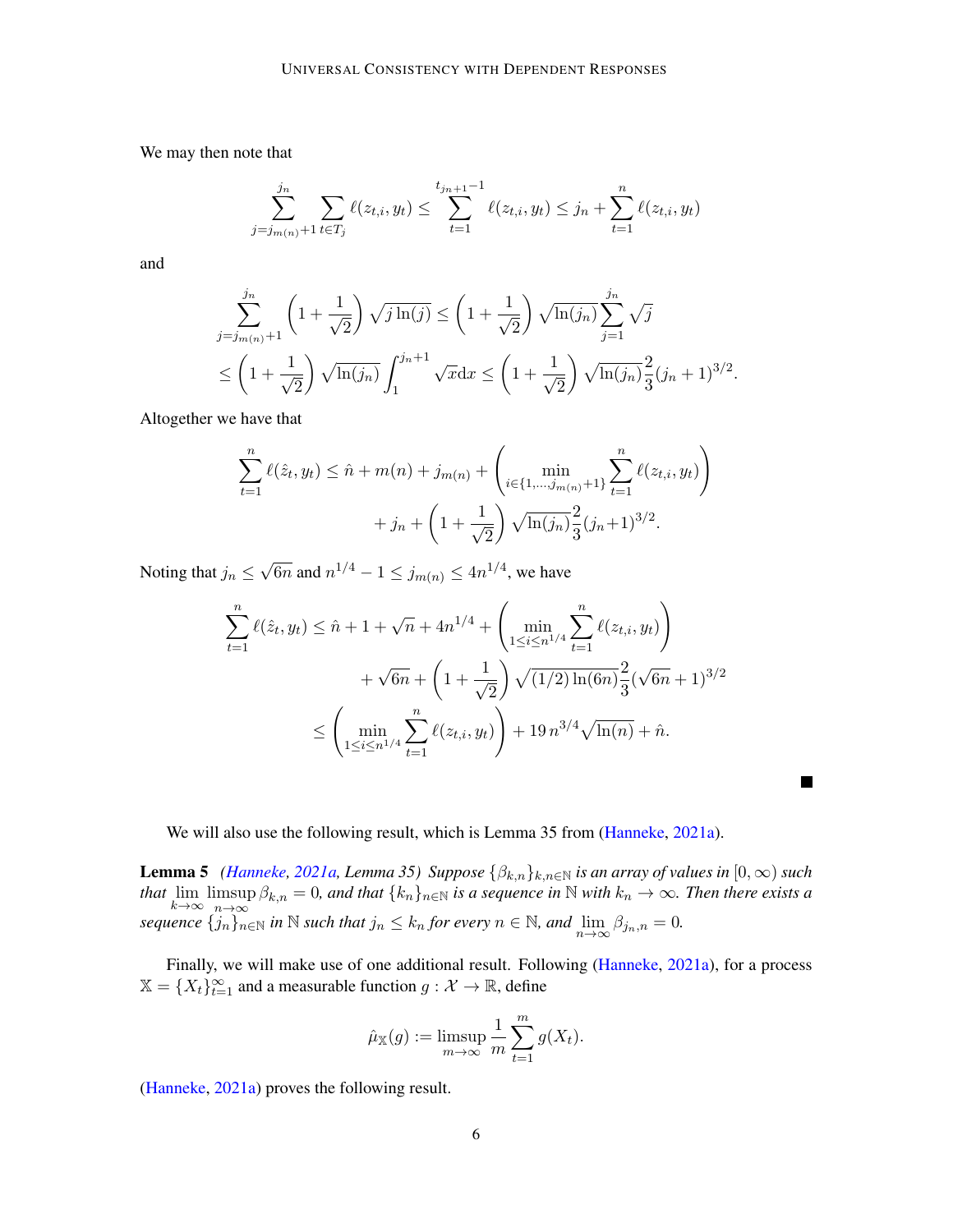**Lemma 6** *[\(Hanneke,](#page-8-5) [2021a,](#page-8-5) Lemma 24) There exists a countable set*  $\tilde{\mathcal{F}}$  *of measurable functions*  $X \to Y$  *such that, for every measurable function*  $f : X \to Y$ *, for every process* X *satisfying Condition [1,](#page-2-0)*

$$
\inf_{\tilde{f}\in\tilde{\mathcal{F}}}\mathbb{E}\Big[\hat{\mu}_{\mathbb{X}}\Big(\ell\Big(\tilde{f}(\cdot),f(\cdot)\Big)\Big)\Big]=0.
$$

We are now ready for the proof of Theorem [1.](#page-2-1)

**Proof of Theorem [1](#page-2-1)** Let  $\tilde{\mathcal{F}}$  be as in Lemma [6,](#page-5-0) and enumerate  $\tilde{\mathcal{F}} = {\tilde{f}_1, \tilde{f}_2, \ldots}.$ 

Define the online learning rule  $\hat{f}_t$  as follows. For any sequences  $x_{1:t} \in \mathcal{X}^t$  and  $y_{1:(t-1)} \in \mathcal{Y}^{t-1}$ , let  $z_{s,i} = \tilde{f}_i(x_s)$  for each  $s \leq t$  and  $i \in \mathbb{N}$ , and let  $\hat{z}_t$  be defined as in Corollary [4](#page-4-0) (for these  $z_{s,i}$ and  $y_s$  values). Note that  $\hat{z}_t$  is defined purely in terms of these values and internal randomness of the learner (i.e., the rest of the infinite sequence of  $y_s$  values ( $s \ge t$ ) and array of  $z_{s,i}$  values ( $s > t$ ) needn't be defined for the purpose of defining  $\hat{z}_t$ ). Finally, define  $\hat{f}_t(x_{1:(t-1)}, y_{1:(t-1)}, x_t) := \hat{z}_t$  in this context.

Fix any process  $(\mathbb{X}, \mathbb{Y}) = \{(X_t, Y_t)\}_{t=1}^{\infty}$  with  $\mathbb{X}$  satisfying Condition [1,](#page-2-0) and fix any measurable function  $f_0 : \mathcal{X} \to \mathcal{Y}$ . Let  $i_k$  be a sequence in N such that

$$
\mathbb{E}\Big[\hat{\mu}_\mathbb{X}\Big(\ell\Big(\tilde{f}_{i_k}(\cdot),f_0(\cdot)\Big)\Big)\Big] < 2^{-2k}
$$

for all  $k \in \mathbb{N}$ , guaranteed to exist by the defining property of  $\tilde{\mathcal{F}}$  from Lemma [6.](#page-5-0) By Markov's inequality, for each k, with probability at least  $1 - 2^{-k}$ ,

<span id="page-6-0"></span>
$$
\hat{\mu}_{\mathbb{X}}\left(\ell\left(\tilde{f}_{i_k}(\cdot), f_0(\cdot)\right)\right) < 2^{-k}.\tag{1}
$$

Thus, since  $\sum_{k\in\mathbb{N}} 2^{-k} < \infty$ , by the Borel-Cantelli lemma, on an event  $E_0$  of probability one, there exists  $\kappa \in \mathbb{N}$  such that, for all  $k \geq \kappa$ , [\(1\)](#page-6-0) holds. For each  $n \in \mathbb{N}$ , define

$$
k_n = \max\{k : k \le n, \max\{i_1, \ldots, i_k\} \le n^{1/4}\},\
$$

and note that  $k_n \to \infty$ .

By Corollary [4](#page-4-0) and the definition of  $\hat{f}_t$ , there is an event  $E_1$  of probability one, on which  $\exists \hat{n} \in \mathbb{N}$ such that every  $n \in \mathbb{N}$  with  $n > \hat{n}$  satisfies

$$
\frac{1}{n}\sum_{t=1}^{n} \ell\left(\hat{f}_{t}(X_{1:(t-1)}, Y_{1:(t-1)}, X_t), Y_t\right) \leq \left(\min_{1 \leq i \leq n^{1/4}} \frac{1}{n}\sum_{t=1}^{n} \ell\left(\tilde{f}_{i}(X_t), Y_t\right)\right) + 19 n^{-1/4} \sqrt{\log(n)} + \frac{\hat{n}}{n}.
$$

Since  $19n^{-1/4}\sqrt{\log(n)} \to 0$  and  $\frac{\hat{n}}{n} \to 0$  as  $n \to \infty$ , it suffices to focus on the first term on the right hand side. For this term, by the triangle inequality, we have

$$
\min_{1 \leq i \leq n^{1/4}} \frac{1}{n} \sum_{t=1}^{n} \ell(\tilde{f}_i(X_t), Y_t) \leq \frac{1}{n} \sum_{t=1}^{n} \ell(f_0(X_t), Y_t) + \min_{1 \leq i \leq n^{1/4}} \frac{1}{n} \sum_{t=1}^{n} \ell(\tilde{f}_i(X_t), f_0(X_t)).
$$

Thus, to complete the proof it suffices to argue that the second term on the right hand side approaches zero almost surely as  $n \to \infty$ .

For each  $k, n \in \mathbb{N}$ , let  $\beta_{k,n} = \frac{1}{n}$  $\frac{1}{n} \sum_{t=1}^{n} \ell(\tilde{f}_{i_k}(X_t), f_0(X_t))$ . In particular, note that on the event  $E_0$ ,  $\lim_{k \to \infty} \limsup_{n \to \infty}$  $\limsup_{n\to\infty} \beta_{k,n} \leq \lim_{k\to\infty} 2^{-k} = 0$ . Therefore, Lemma [5](#page-5-1) implies that, on the event  $E_0$ , there exists a sequence  $\{j_n\}_{n\in\mathbb{N}}$  in  $\mathbb N$  with  $j_n \leq k_n$  for all  $n \in \mathbb{N}$ , such that  $\lim_{n\to\infty}\beta_{j_n,n}=0$ .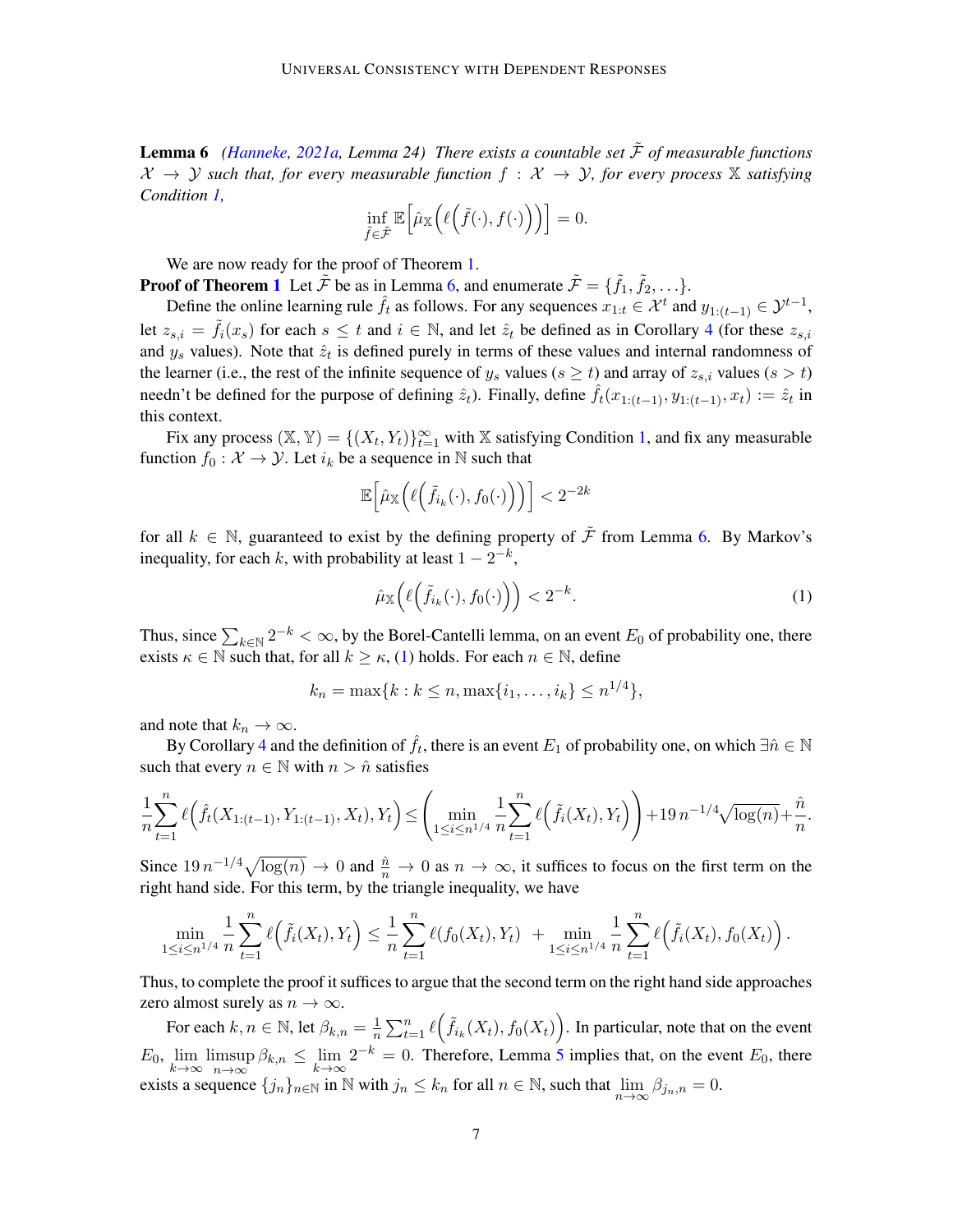Thus, on the event  $E_0$ ,

$$
\limsup_{n \to \infty} \min_{1 \le i \le n^{1/4}} \frac{1}{n} \sum_{t=1}^n \ell\Big(\tilde{f}_i(X_t), f_0(X_t)\Big) \le \limsup_{n \to \infty} \min_{1 \le k \le k_n} \frac{1}{n} \sum_{t=1}^n \ell\Big(\tilde{f}_{i_k}(X_t), f_0(X_t)\Big)
$$

$$
\le \limsup_{n \to \infty} \frac{1}{n} \sum_{t=1}^n \ell\Big(\tilde{f}_{i_{j_n}}(X_t), f_0(X_t)\Big) = \limsup_{n \to \infty} \beta_{j_n, n} = 0.
$$

Altogether, we have that on the event  $E_0 \cap E_1$  of probability one (by the union bound),

$$
\limsup_{n \to \infty} \frac{1}{n} \sum_{t=1}^{n} \left( \ell \left( \hat{f}_t(X_{1:(t-1)}, Y_{1:(t-1)}, X_t), Y_t \right) - \ell(f_0(X_t), Y_t) \right)
$$
  

$$
\leq \limsup_{n \to \infty} \beta_{j_n, n} + 19 n^{-1/4} \sqrt{\log(n)} + \frac{\hat{n}}{n} = 0.
$$

## 4. Open Problems

This result raises a number of further questions on the subject of universal consistency for online learners with general families of processes  $(X, Y)$ . One obvious question is whether the above result can be extended beyond metric losses. For instance, it is clearly desirable to at least extend the result to the problem of regression with the squared loss. Another obvious question is whether the learning strategy itself can be simplified, or the result established for other more-familiar learning strategies, such as partition-based learning rules, k-nearest neighbor predictors (when  $X$  is finitedimensional), or other local averaging predictors, with appropriate use of online regret arguments only in the selection of model complexity (e.g., the partition resolution in partition estimates, or choice of k in k-nearest neighbors), rather than in the selection of the entire function as in the strategy used here. This would extend such results which have been established for these learning rules under stationary ergodic processes (Györfi and Lugosi, [2002;](#page-8-10) Györfi and Ottucs ák, [2012\)](#page-8-11).

A more formal question in this context is whether there is a *largest* set  $\mathcal{C}_{\mathcal{X}}$  of processes  $\mathbb{X}$ such that there exists an online learning rule that is strongly universally consistent for the family  $\{(\mathbb{X}, \mathbb{Y}) : \mathbb{X} \in C_{\mathcal{X}}\}.$  More concretely, [\(Hanneke,](#page-8-5) [2021a\)](#page-8-5) defines a set SUOL (strong universal online learning), the set of all processes  $X$  such that there exists an online learning rule that is universally consistent for the set of all processes  $(\mathbb{X}, \mathbb{Y})$  such that  $Y_t$  is a deterministic function of  $X_t$ : that is, there exists a measurable  $f^*$ :  $\mathcal{X} \to \mathcal{Y}$  for which  $Y_t = f^*(X_t)$ . [Hanneke](#page-8-5) [\(2021a](#page-8-5)[,b\)](#page-8-6) has posed the question of whether there exists an online learning rule that is strongly universally consistent for the family of all  $(X, Y)$  with  $X \in SUOL$  and  $Y_t$  a deterministic function of  $X_t$ [\(Hanneke,](#page-8-6) [2021b\)](#page-8-6), known as an *optimistically* universal online learning rule [\(Hanneke,](#page-8-5) [2021a](#page-8-5)[,b\)](#page-8-6). Very recently, [Blanchard](#page-8-12) [\(2022\)](#page-8-12) has proposed a positive solution to this problem. In the context of the present work, we may instead pose a stronger version of this question:

Open Problem 1 *Does there exist an online learning rule that is strongly universally consistent for the family*  $\{(\mathbb{X}, \mathbb{Y}) : \mathbb{X} \in \text{SUOL}\}$ ?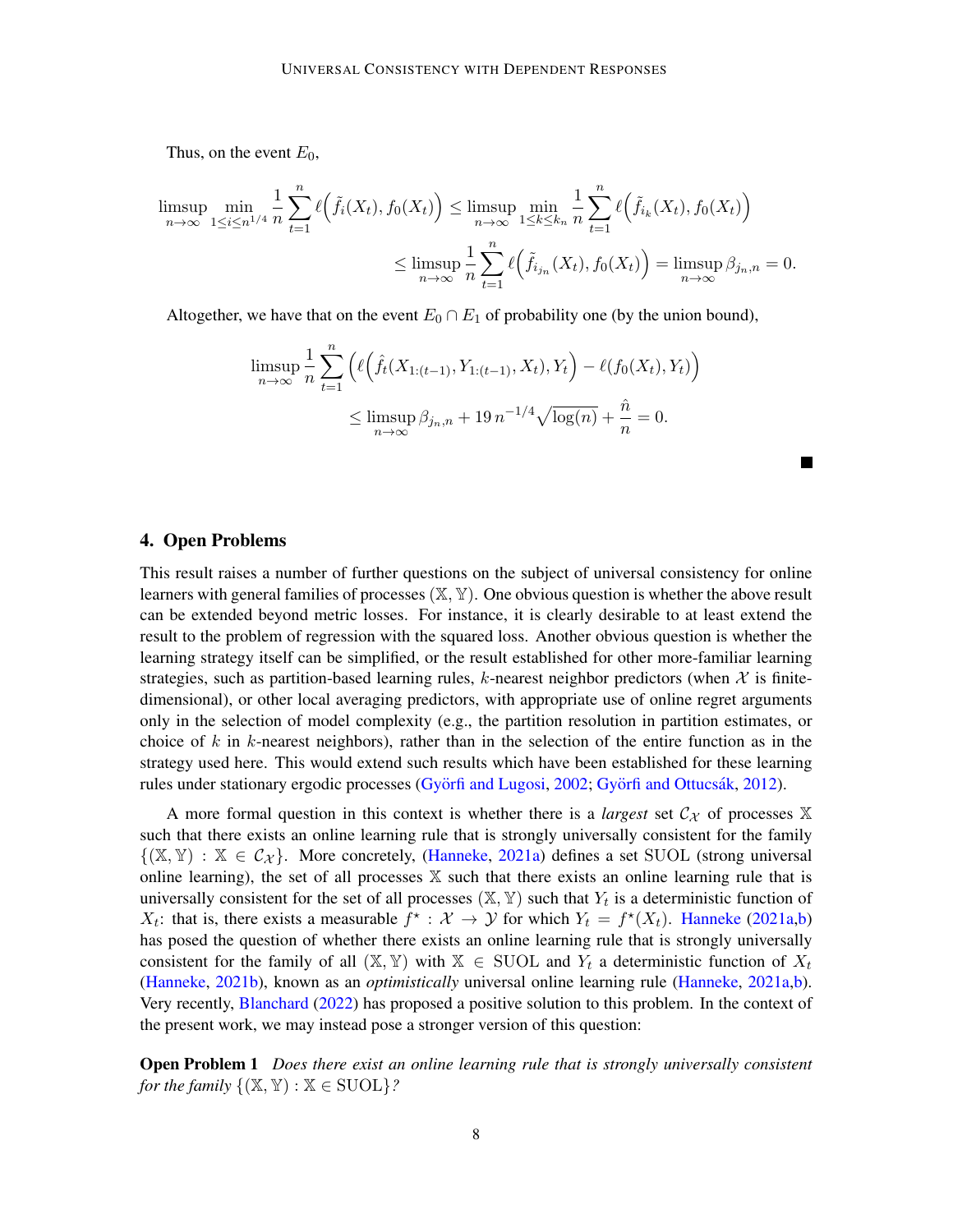We note that a positive resolution of this question would be strictly stronger than the open problem of [\(Hanneke,](#page-8-6) [2021b\)](#page-8-6) regarding the question of the existence of optimistically universal online learners, to which a solution has recently been proposed by [Blanchard](#page-8-12) [\(2022\)](#page-8-12). Moreover, if the above question is answered positively, then it would identify the *largest possible* set of processes X for which, without any restrictions on  $\mathbb{Y}$ , there is an algorithm that is universally consistent for the family.

#### References

- <span id="page-8-1"></span>S. Ben-David, D. Pál, and S. Shalev-Shwartz. Agnostic online learning. In *Proceedings of the* 22<sup>nd</sup> *Conference on Learning Theory*, 2009.
- <span id="page-8-12"></span>M. Blanchard. Universal online learning: An optimistically universal learning rule. *arXiv:2201.05947*, 2022.
- <span id="page-8-0"></span>N. Cesa-Bianchi and G. Lugosi. *Prediction, Learning, and Games*. Cambridge University Press, 2006.
- <span id="page-8-9"></span>N. Cesa-Bianchi, Y. Freund, D. Haussler, D. P. Helmbold, R. E. Schapire, and M. K. Warmuth. How to use expert advice. *Journal of the Association for Computing Machinery*, 44(3):427–485, 1997.
- <span id="page-8-2"></span>L. Devroye, L. Györfi, and G. Lugosi. A Probabilistic Theory of Pattern Recognition. Springer-Verlag New York, 1996.
- <span id="page-8-8"></span>Y. Freund and R. E. Schapire. A decision-theoretic generalization of on-line learning and an application to boosting. *Journal of Computer and System Sciences*, 55(1):119–139, 1997.
- <span id="page-8-10"></span>L. Györfi and G. Lugosi. Strategies for sequential prediction of stationary time series. In M. Dror, P. L'Ecuyer, and F. Szidarovszky, editors, *Modeling Uncertainty: An Examination of Stochastic Theory, Methods, and Applications*, pages 225–248. Kluwer Academic Publishers, 2002.
- <span id="page-8-4"></span>L. Györfi, G. Lugosi, and G. Morvai. A simple randomized algorithm for sequential prediction of ergodic time series. *IEEE Transactions on Information Theory*, 45(7):2642–2650, 1999.
- <span id="page-8-3"></span>L. Györfi, M. Kohler, A. Krzyżak, and H. Walk. *A Distribution-Free Theory of Nonparametric Regression*. Springer-Verlag New York, 2002.
- <span id="page-8-11"></span>Lásló Györfi and György Ottucsák. Nonparametric sequential prediction of stationary time series. *Machine Learning For Financial Engineering*, pages 179–226, 2012.
- <span id="page-8-7"></span>J. Hannan. Approximation to Bayes risk in repeated play. *Contributions to the Theory of Games*, 3: 97–139, 1957.
- <span id="page-8-5"></span>S. Hanneke. Learning whenever learning is possible: Universal learning under general stochastic processes. *Journal of Machine Learning Research*, 22:1–116, 2021a.
- <span id="page-8-6"></span>S. Hanneke. Open problem: Is there an online learning algorithm that learns whenever online learning is possible? In *Proceedings of the* 34th *Conference on Learning Theory*, 2021b.